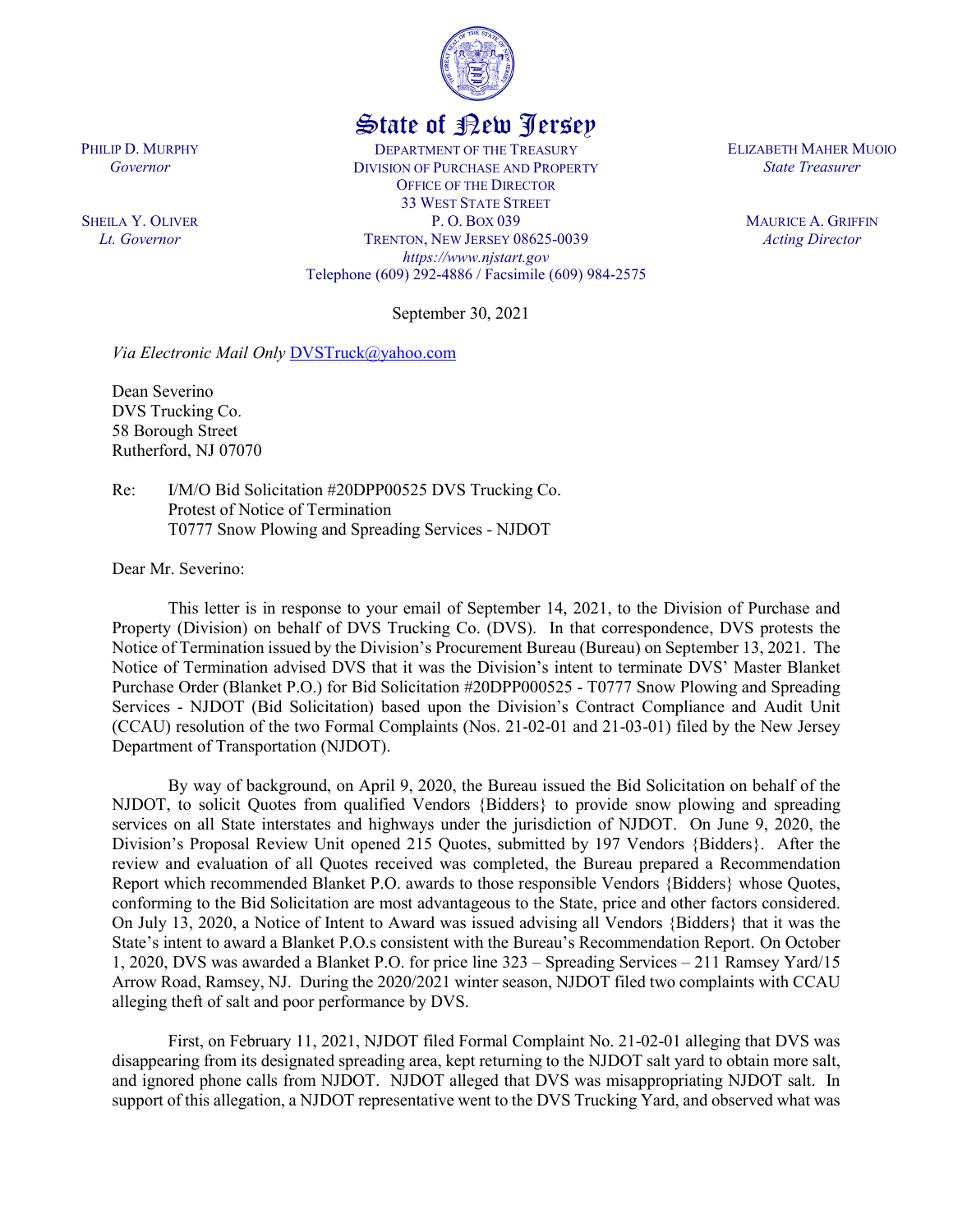believed to be freshly dumped NJDOT salt. On May 27, 2021, CCAU issued its resolution to Formal Complaint No. 21-02-01, finding that DVS had admitted to misappropriating the salt and therefore, had failed to perform as required by the terms and conditions of the Blanket P.O. Specifically, CCAU concluded,

> Based upon the documents and information provided by the DOT, the CCAU finds that the record supports a finding against the vendor. This complaint is resolved against DVS Trucking for failure to perform pursuant to the contract.

> Additionally, CCAU recommends that DOT's State Contract Number T0777, Snow Plowing and spreading Services – NJDOT, be referred to the Procurement Bureau for review of possible remedies under the contract, including but not limited to cancellation for cause.

Second, on March, 3, 2021, the NJDOT filed a Formal Complaint No. 21-03-01 against DVS. This complaint alleged a record of poor performance and communication by DVS. See, NJDOT March, 3, 2021 Complaint. Specifically, Formal Complaint No. 21-03-01 alleged: (1) DVS showed up to the 12/14/2020 call-out with only 4 trucks, when 6 trucks were required; (2) During the 12/16/2020 storm, DVS employees were rude to NJDOT staff, did not respond to calls from NJDOT, DVS did not inform NJDOT when trucks broke down, and DVS employee left the scene of an accident where wires were taken down; (3) DVS did not show up for the call-out on time and with only 5 trucks, the  $6<sup>th</sup>$  truck showed up 40 minutes late; (4) DVS left salt piles on the roadway, shoulders and the ramps causing NJDOT staff to clean up the piles; (5) DVS staff left an assigned work area and did not respond to phone calls; (6) DVS staff left an assigned work area to attend to a broken down truck; (7) one truck was missing the on-board wetting system; and (8) DVS employees left their trucks during a spreading event.

 On May 27, 2021, CCAU issued its resolution to Formal Complaint No. 21-03-01, finding that DVS showed up to several call-outs without the required number of trucks, and failed to perform in accordance with the terms of the Blanket P.O. Specifically, CCAU concluded,

> Based upon the documents and information provided by the DOT, the CCAU finds that the record supports a finding against the vendor. This complaint is resolved against DVS Trucking for failure to perform pursuant to the contract.

> Additionally, CCAU recommends that DOT's State Contract Number T0777, Snow Plowing and spreading Services – NJDOT, be referred to the Procurement Bureau for review of possible remedies under the contract, including but not limited to cancellation for cause.

> This resolution constitutes CCAU's decision on this matter, made in accordance with the provisions of N.J.A.C. 17:12-4.4 et seq., and which may be appealed in writing, setting forth specific cause for the appeal, to the Director, Division of Purchase and Property, within ten (10) days after its receipt.

On May 28, 2021, the NJDOT submitted a request to the Procurement Bureau that DVS' Blanket P.O. be cancelled.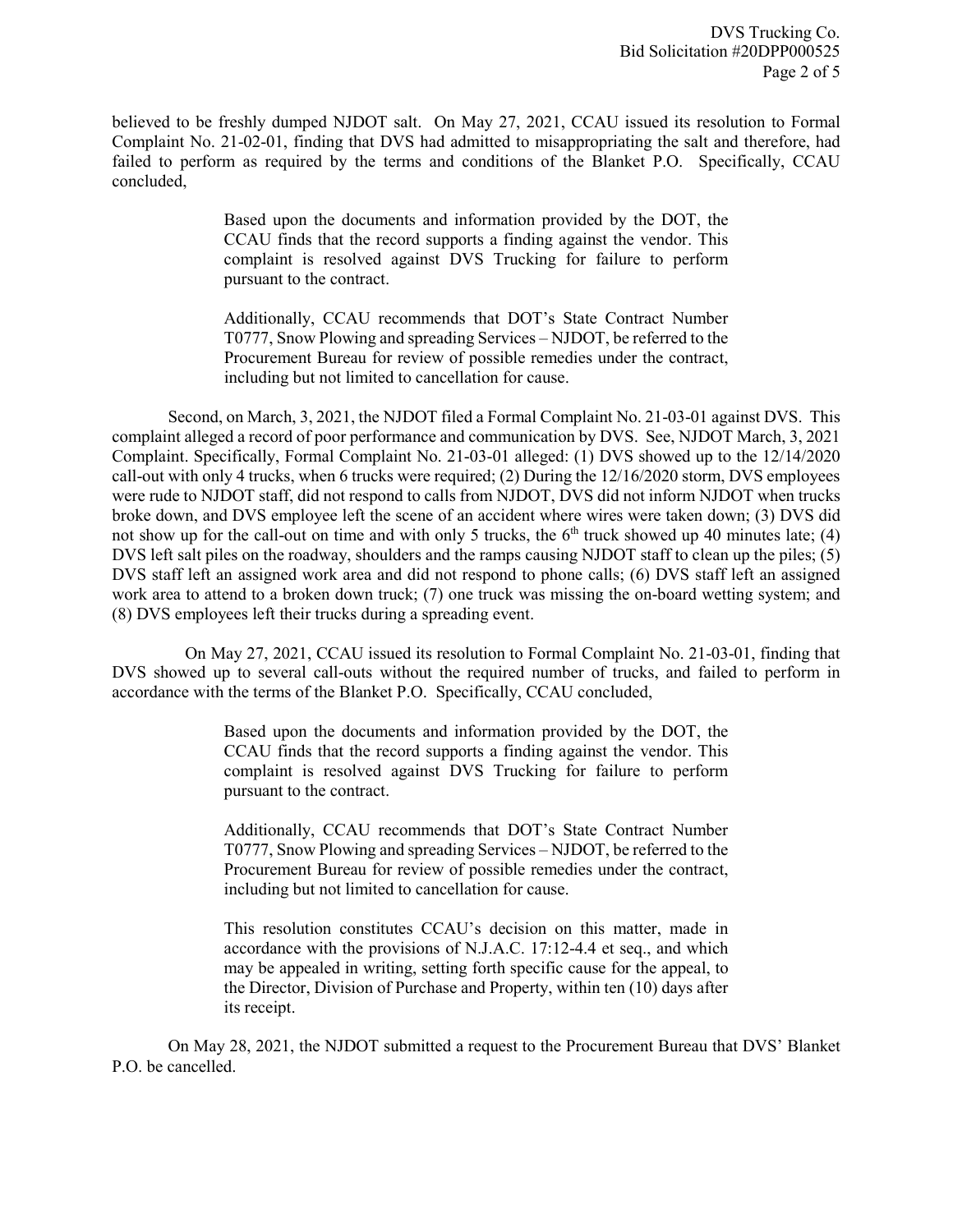DVS did not file an appeal to the director within the ten (10) period required by the regulations noted above. Thereafter, on September 13, 2021, based upon NJDOT's request, the Bureau wrote to DVS advising it of the Division's intent to cancel DVS' Blanket P.O. for Price Line 323. On September 14, 2021, DVS responded to the Notice of Termination stating that it wanted to "appeal the decision of termination."[1](#page-2-0)

In consideration of DVS' protest, I have reviewed the record of this procurement, including the Bid Solicitation, the submitted Quotes, the relevant statutes, regulations, and case law. This review of the record has provided me with the information necessary to determine the facts of this matter and to render an informed final agency decision on the merits of the protest.

Here, DVS' Blanket P.O. requires that:

Upon receipt of a Call-Out, the Vendor {Contractor} shall:

- A. Assemble the required number of trucks and/or equipment at the Assembly Location and be fully able and prepared to begin Operations within two (2) hours of Call-Out; and
- B. Upon arrival at the Assembly Location with a full complement of prepared trucks, equipment, and drivers/operators, the Vendor {Contractor} shall immediately notify the NJDOT Site Supervisor when it is present and fully prepared to commence Operations.

[Bid Solicitation Section 3.8.2 *Vendor {Contractor} Call-Out Procedure*.]

Further, the Blanket P.O. states:

l

The Vendor {Contractor} shall be prohibited from using NJDOT spreading materials for any purpose other than the spreading of State roadways or as directed by an NJDOT Site Supervisor. Any violation of this requirement may result in the Vendor's {Contractor's} Blanket P.O. being terminated.

Additionally, applying excess material on the roadway as a method of spinning off any unused material is strictly prohibited, and may also result in a formal complaint with CCAU and possible Blanket P.O. termination.

[Bid Solicitation Section 3.19.1 *Unauthorized Use of NJDOT Deicing/spreading materials*.]

Moreover, the Blanket P.O. specifically advises Vendor {Contractors} of the importance of complying with the contractual requirements, and that termination could occur if the requirements are violated.

> The services required by this Bid Solicitation are essential to the safety and welfare of all roadway users. As such, all services must be provided promptly, efficiently, and without delay. The performance of the Vendor {Contractor} shall be evaluated by either the SCM or the NJDOT Site

<span id="page-2-0"></span><sup>&</sup>lt;sup>1</sup> DVS did not submit an appeal of either of the May 27, 2021, CCAU resolutions to the Division's Director as required by N.J.A.C. 17:12-4.4 et seq.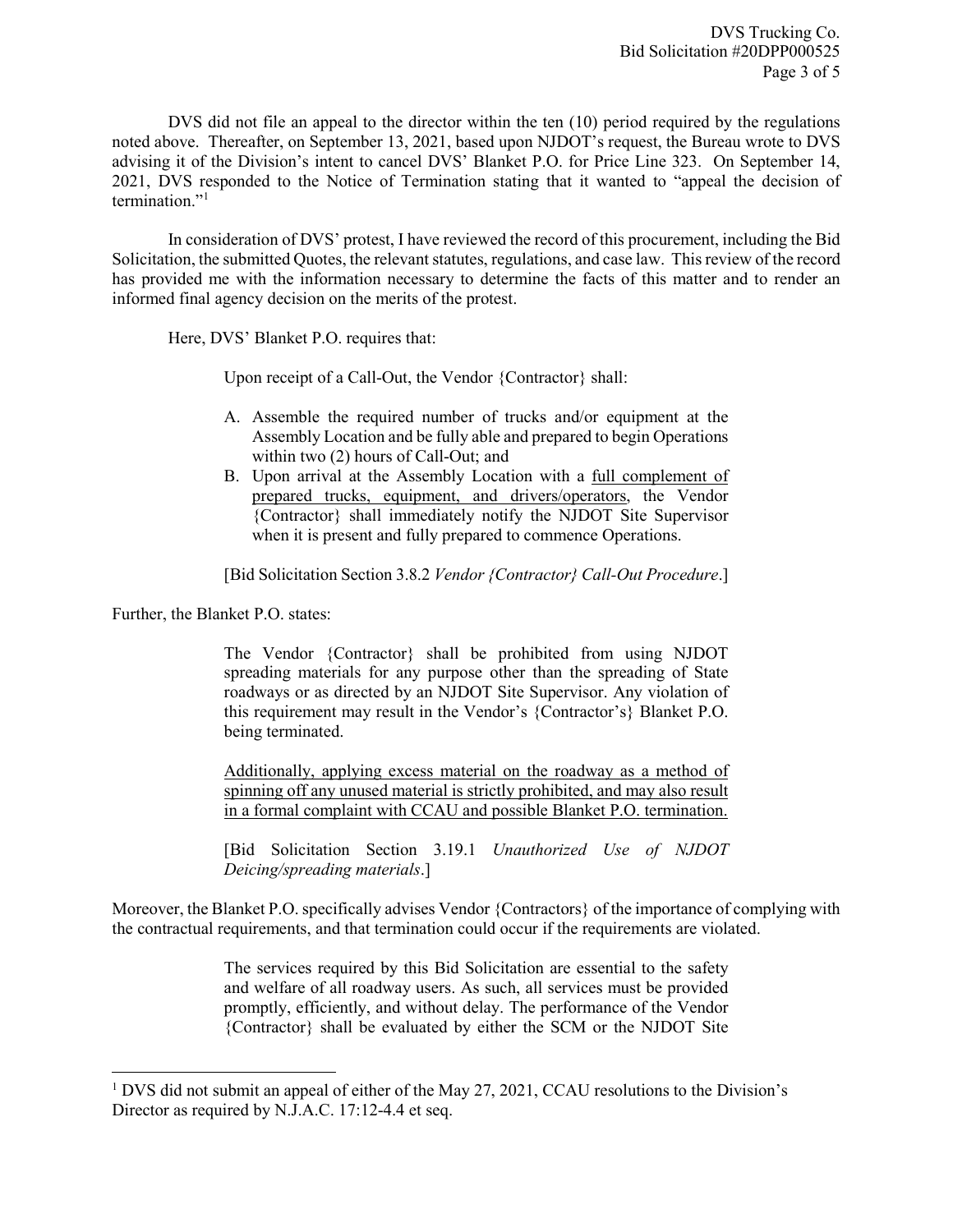Supervisor for each snow event, based on the following criteria and possible infractions:

A. Response time;

B. Reporting with less than the minimum required amount of trucks and/or equipment;

C. Unsafe plowing/spreading practices;

D. No show;

E. Vehicle safety markings;

F. Usage of ill-equipped and/or faulty equipment;

G. Compliance with the NJDOT Site Supervisor instructions;

H. Damage caused to State property due to the Vendor's {Contractor's} personnel's' negligence;

I. Use of an unlicensed driver/operator; and

J. Violation of any NJDOT plowing/spreading guidelines.

Please note: Two (2) or more documented violations of one (1) or any of the above referenced infractions, may result in the termination of the awarded snow section in question from the Vendor's {Contractor's} Blanket P.O., and/or the termination of the Vendor's {Contractor's} entire Blanket P.O.

[Bid Solicitation 3.20.4 *Performance*, emphasis added.]

The State of New Jersey's Standard Terms and Conditions (SSTC) associated with this procurement permit the Division's Director to terminate a Blanket P.O. upon notice to the contractor. Specifically, SSTC Section 5.7 *Termination of Contract* states in pertinent part:

## 5.7 TERMINATION OF CONTRACT

**. . .**

## B. For Cause:

- 1. Where a contractor fails to perform or comply with a contract or a portion thereof, and/or fails to comply with the complaints procedure in N.J.A.C. 17:12-4.2 et seq., the Director may terminate the contract, in whole or in part, upon ten (10) days' notice to the contractor with an opportunity to respond; and
- 2. Where in the reasonable opinion of the Director, a contractor continues to perform a contract poorly as demonstrated by e.g., formal complaints, late delivery, poor performance of service, short-shipping, so that the Director is required to use the complaints procedure in N.J.A.C. 17:12-4.2 et seq., and there has been a failure on the part of the contractor to make progress towards ameliorating the issue(s) or problem(s) set forth in the complaint, the Director may terminate the contract, in whole or in part, upon ten (10) days' notice to the contractor with an opportunity to respond.

**. . .**